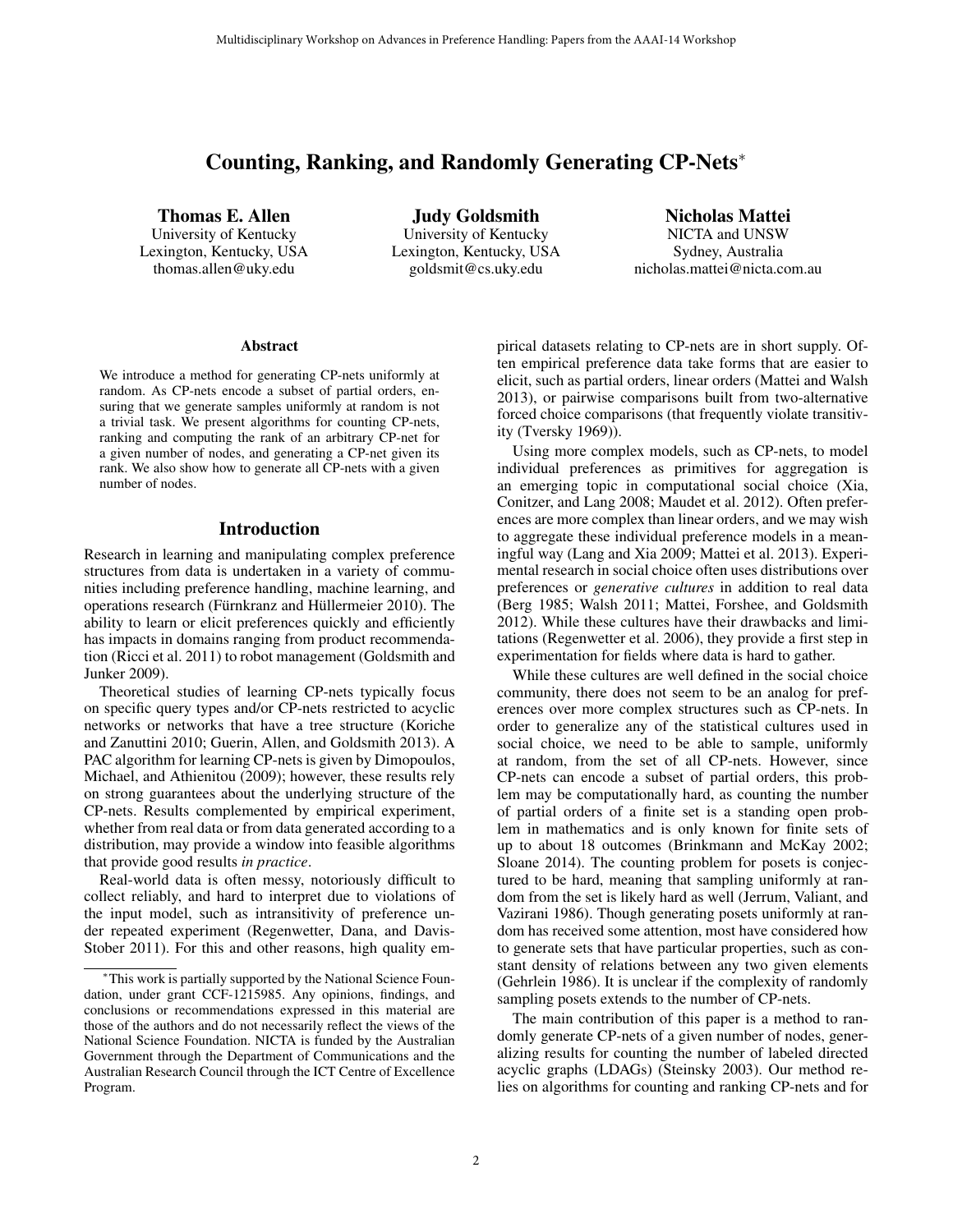

Figure 1: Binary CP-net with complete CPTs

generating CP-nets given their ranks. While for brevity we limit discussion to binary CP-nets with complete tables, our method can be extended to more general cases.

In the following section we define CP-nets and their component parts and discuss the relationship between conditional preference tables and nondegenerate Boolean functions. We then discuss related work on counting and generating LDAGs, partially ordered sets (posets), and nondegenerate Boolean functions. Finally, we present our method for generating CP-nets at random. These methods, adapted from the work in LDAG generation, are able to count, rank, and unrank CP-nets, as well as generate all the CP-nets of a given number of nodes.

#### **Preliminaries**

A *partial order*  $\triangleleft$  on a set S is a reflexive, antisymmetric, and transitive binary relation. That is, for all distinct  $y, z \in$ S, one of three cases must hold: (i.) y *precedes* z, (ii.) y *succeeds* z, or (iii.) y and z are *incomparable* w.r.t.  $\triangleleft$ . Such a set is called a *partially ordered set* or *poset*. A *total order* is a partial order in which no pair is incomparable. That is, for any distinct pair of elements in the ordered set, one element must precede the other. If  $S$  is a finite, totally ordered set, we can speak of the respective *rank* of its elements. Informally, the rank of an element is its ordinal position in the set.

**Definition 1.** Let  $\triangleleft$  *be a total order on a finite set S. The* rank *of an element* y *in* S *is given by*

rank<sub>S, $\triangleleft(y) = \#\{z \mid z \leq y, y \in S, z \in S\}.$ </sub>

Thus, the first element in an ordered set has rank 0, the second has rank 1, and the last has rank  $#S - 1$ , where  $#S$ is the number of elements in the set. A *ranking algorithm* is one that computes the rank of an element w.r.t. a totally ordered set. An *unranking algorithm* is one that outputs the element that has some given rank (Kreher and Stinson 1999).

**Definition 2.** A preference relation  $\succ_v$  is a partial order on *a set of* outcomes O *by a* voter *(or subject)* v*.*

When no confusion would arise, we drop the subscript and write  $o \succ o'$  to indicate that the voter regards o as better than  $o'$ ,  $o \prec o'$  to indicate that o is worse than  $o'$ , and  $o \Join o'$  to indicate incomparability. Here we assume O is finite and can be factored into *variables* (or *features*)  $V = \{X_1, \ldots, X_n\}$  with associated binary *domains*, such that  $\mathcal{O} = X_1 \times \cdots \times X_n$ , where  $X_i = \{x_1^i, x_2^i\}$ . When a variable is constrained to just one of its values, we say that the



Figure 2: A degenerate CP-net

value has been *assigned* to the variable and write  $X_i = x_1^i$ or  $X_i = x_2^i$ . We designate by  $\text{Ass}(U)$  the set of all assignments to  $\overline{U} \subseteq V$ . An assignment to all variables  $U = V$  (an *instantiation*) designates a unique outcome  $o \in \mathcal{O}$ .

For binary variables, the total number of outcomes on  $n$ features is  $\#\mathcal{O} = 2^n$ . Thus, if each outcome is regarded as an atom, exponential space is required to store a preference relation  $\succ_v$ . However, since  $\mathcal O$  is factored, a *conditional preference network* (CP-net)  $N_v$  (Boutilier et al. 2004) can potentially provide a compact model of  $\succ_v$ . While CP-nets can model multivalued variables and may in general contain cycles, here we restrict attention to binary CP-nets without cycles.

**Definition 3.** *A (binary, acyclic)* CP-net  $N_v$  *is a directed acyclic graph in which each node is labeled with a conditional preference table of a variable*  $X_i \in V$ *, where*  $X_i = \{\overline{x_1^i}, \overline{x_2^i}\}$ . An edge  $(X_h, X_i)$  indicates that the pref*erences over*  $X_i$  in  $\succ_v$  depend on the value of  $X_h$ , which we *call a* parent *of*  $X_i$ .

**Definition 4.** *A* conditional preference table  $CPT(X_i)$ specifies the voter's preference over  $X_i$  given an assignment *to the node's parents,*  $Pa(X_i) \subseteq V \setminus \{X_i\}$ . A CPT con*sists of a totally ordered set of* conditional preference rules *(CPRs) of the form*  $u : x_1^i \succ x_2^i$  *or*  $u : x_2^i \succ x_1^i$ , where  $u \in \text{Asst}(\text{Pa}(X_i)).$ 

Here we assume a lexicographic order on the CPRs by (i.) variable  $X_i$  and (ii.) value  $x_j^i \in X_i$ .

If CPT( $X_i$ ) contains rules for all  $2^m$  assignments to the parents of  $X_i$ , where  $m = \# \text{Pa}(X_i)$  is the *indegree* of  $X_i$ , we say the CPT is *complete*; otherwise it is *incomplete*. We define size( $CPT(X_i)$ ) as the number of CPRs in the CPT and the size of a CP-net as the sum of the sizes of its CPTs. Observe that with no bound on in-degree, the size of the largest CP-net with  $n$  nodes and complete CPTs is

$$
\max(\text{size}(\mathcal{N})) = \sum_{k=0}^{n-1} 2^k = 2^n - 1.
$$
 (1)

The semantics of a CP-net depend on the notion of a *flipping sequence* between a pair of comparable outcomes.

**Definition 5.** Let  $\mathbf{r} = \langle r_1, \ldots, r_\ell \rangle$  be a ranking over a sub*set of the outcomes in*  $\mathcal{O}$  *s.t. for*  $j, k \in \{1, \ldots, \ell\}, j < k$ *implies*  $r_i \prec r_k$ *. We call such a ranking an improving flip*ping sequence *if*  $r_j$  *and*  $r_{j+1}$  *differ in the value of just one variable*  $X_i \in V$  *for all*  $j < l$ *.*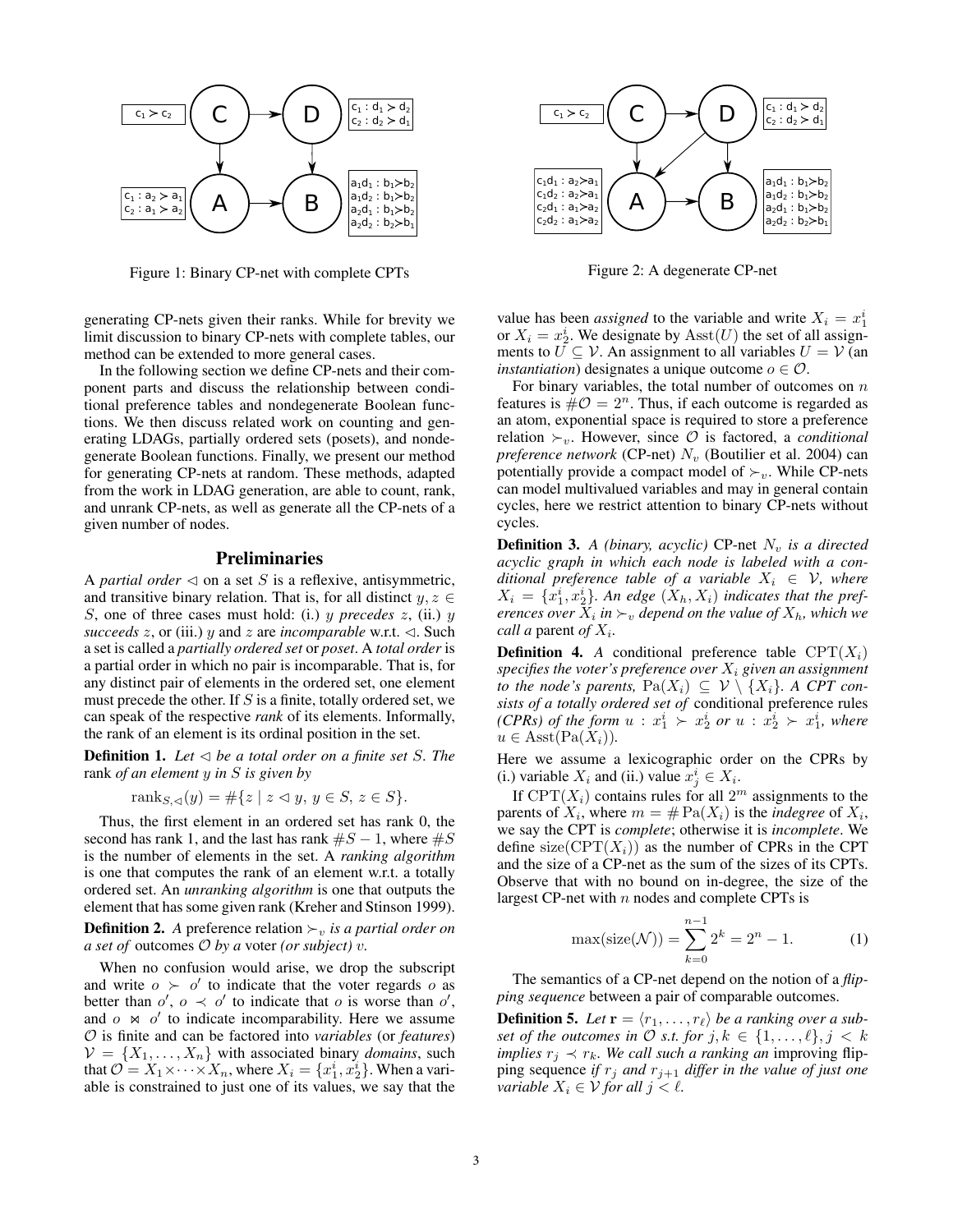| $u_1$ | $u_2$ |   | $h_1(u)$ $h_2(u)$ $h_3(u)$ |  |
|-------|-------|---|----------------------------|--|
|       |       | 0 | 0                          |  |
|       |       | 0 |                            |  |
|       |       |   |                            |  |
|       |       |   |                            |  |

Table 1: Truth Tables for Boolean Functions  $h_1$ ,  $h_2$ , and  $h_3$ 

A simple CP-net is shown in Fig. 1. Observe that the preference over feature  $C$  is unconditional: any outcome with  $C = c_1$  is preferred to any with  $C = c_2$ . The preference over B, however, depends on C. If  $C = c_1$ , any outcome with  $D = d_1$  is preferred to any with  $D = d_2$ . On the other hand, if  $C = c_2$ , outcomes with  $D = d_2$  are preferred to any with  $D = d_1$ . Using this CP-net, we can observe, for example, that  $a_2b_1c_1d_1 \succ a_1b_1c_1d_1$  without having to list all 240 ∼  $O(2^{2n})$  pairs of elements in the ≻ relation.

We require that the CPTs of a CP-net should agree with its dependency graph. For example, consider the CP-net in Fig. 2. The graph specifies that the preference over  $A$  depends on D, and the complete CPT of A contains an entry for all assignments to  $C \times D$  as expected. However, on closer inspection we can observe from the CPT of A that in each case where  $C = c_1$ ,  $a_2 \succ a_1$  and where  $C = c_2$ ,  $a_1 \succ a_2$ . Thus  $A$  only depends on  $C$ , not  $D$ . The preference relation entailed by the CP-net in Fig. 2 is thus identical to the simpler CP-net in Fig. 1. We refer to CP-nets like that of Fig. 2 as *degenerate*, since they are not in simplest form. In contrast, the CP-net of Fig. 1 is *nondegenerate* since its graph agrees with its CPTs. We can formalize this notion of *degeneracy* with the help of Boolean functions.

We denote by  $F_2 = \{0, 1\}$  the binary field, closed under multiplication and modulo-2 addition, and by  $F_2^k = \{0, 1\}^k$ the k-dimensional vector space over  $F_2$ .

Definition 6. *A* Boolean function *is a function of the form*  $f: F_2^k \to F_2$ , where k is the number of inputs.

We denote by  $u = \langle u_1, \ldots, u_k \rangle$  the k-bit vector of inputs to  $f(u)$  and by  $u_{-j} = \langle u_1, \ldots, u_{j-1}, u_{j+1}, \ldots, u_k \rangle$ the values of u exclusive of  $u_j$ . We denote by  $TT(f)$  the  $2^k$ bit vector of 0s and 1s that compose the *truth table* of f and often use this to characterize a particular function. For example, if  $h_1 \in F_2^2$ , shown in Table 1, is the binary AND operation, we may write  $h_1(u_1, u_2) = [0001]$  or equivalently  $h_1 = [0001]$  when it is clear from context what the input sequences are. We will often assume that the input sequences to the function count up in the normal way for binary numbers, as illustrated by the sequence of  $u_1$  and  $u_2$  in Table 1. We say a function  $f(u)$  is *vacuous in a variable*  $u_i$  if the output of f does not depend on  $u_j$ ; that is,  $f(u) = f(u_{-i})$ for all  $u \in F_2^k$ . We refer to such variables *vacated* or *fictional* (O'Connor 1997).

**Definition 7.** A degenerate Boolean function  $f: F_2^k \to F_2$ *is one that is vacuous in at least one of its variables. If a function is not* degenerate*, it is* nondegenerate*.*

For example, the function  $h_2: F_2^2 \rightarrow F_2$ , where  $h_2(u_1, u_2) = [0011]$ , is degenerate since it is vacuous in

 $u_2$ . The constant Boolean function  $h_3: F_2^3 \rightarrow F_2$ , where  $h_3(u_1, u_2) = [0000]$ , is similarly degenerate.

With this is mind, we can observe that each  $CPT(X_i)$  of a  $CP$ -net with  $n$  binary nodes corresponds to a Boolean function  $f_i: F_2^k \to F_2$ , where  $k < n$  is the indegree (number of parents) of  $X_i$ . For this we adopt the convention that 1 in  $TT(f_i)$  maps to a rule in  $CPT(X_i)$  of the form  $u : x_1^i \succ x_2^i$ and that 0 maps to  $u : x_2^i > x_1^i$ . For example, the CPTs of A, B, C, and D in Fig. 1 correspond to the Boolean functions  $f_A(C) = [01], f_B(A, D) = [1110], f_C(\emptyset) = [1]$ , and  $f_D(C) = [10]$ . We can further observe that the CP-net in Fig. 2 is degenerate since the CPT of A corresponds to the degenerate Boolean function  $f_A(C, D) = [0011]$ , which is vacuous in D.

### Related Work

Kreher and Stinson (1999) provide a general discussion of ranking, unranking, and generating combinatorial objects. Robinson (1973; 1977) studied the problem of counting DAGs, both labeled and unlabeled, deriving the recurrence in our Eq. (2). Steinsky (2003) derived additional recurrences, along with a method of encoding LDAGs similar to Prüffer codes for labeled trees, as well as algorithms for ranking and unranking these so-called DAG codes. We build upon these results for the special case of CP-nets. The number of *transitively closed* LDAGs, or posets, is a long-standing open problem in mathematics. Erné and Stege (1991) include an extensive bibliography on the topic, as well as an exponential-time algorithm for counting labeled posets, extending the work of Culberson and Rawlins (1990) for the unlabeled case. Harrison (1965) and Hu (1968) studied degeneracy in Boolean functions, including the result shown in Eq. (3). The latter proved that the ratio of degenerate to nondegenerate Boolean functions converges to 0 as  $n \to \infty$ . Recent studies of degeneracy in Boolean functions have taken an interest in their cryptographic properties. O'Connor (1997), for example, proved that deciding whether a Boolean function  $f$  in DNF is vacuous in a variable (and hence degenerate) is NP-complete, but on average can be answered in linear time in the number of Boolean variables. In the case of CP-nets, however, we are interested in the size of the description, which, as shown in Eq.  $(1)$ , is already exponential in *n*. Guerin, Allen, and Goldsmith (2013) randomly generated a set of CP-nets for a learning experiment; however, the algorithm requires specifying the number of edges in the LDAG in advance and cannot be used to sample randomly from a set of CP-nets in which the number of edges is allowed to vary.

#### Counting CP-nets

Let  $\Delta_n$  be the set of all labeled directed acyclic graphs (LDAGs) with  $n$  nodes. The number of such graphs can be obtained via the recurrence  $\#\Delta_n = a_n$ , where  $a_0 = 1$  and

$$
a_n = \sum_{k=1}^n (-1)^{k+1} \binom{n}{k} 2^{k(n-k)} a_{n-k} \tag{2}
$$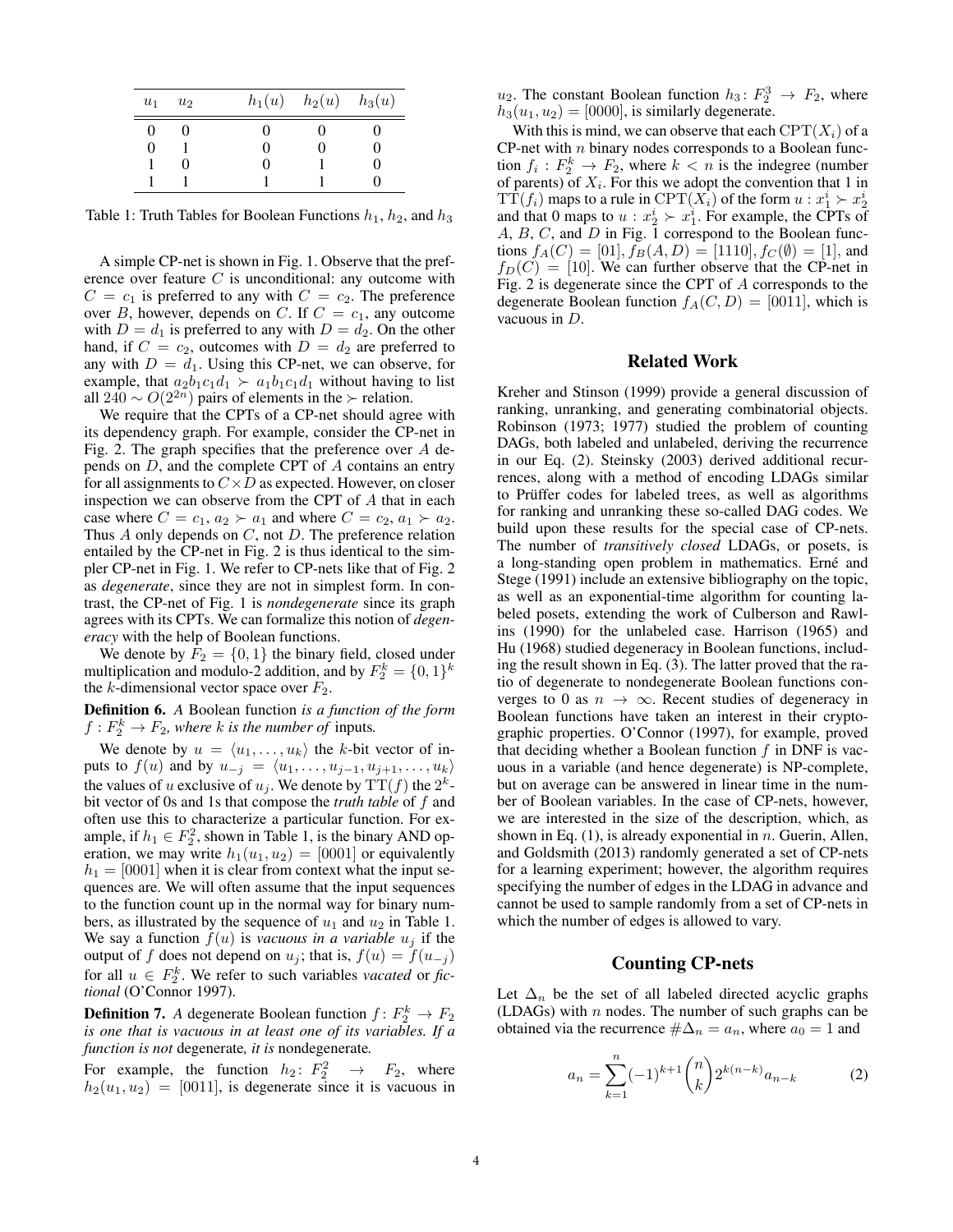| <b>Nodes</b> | Number of CP-nets |
|--------------|-------------------|
|              |                   |
|              | $\mathfrak{D}$    |
| 2            | 12                |
| 3            | 488               |
|              | 481,776           |
| 5            | 157,549,032,992   |

Table 2: The Number of CP-nets with Complete CPTs

for  $n > 0$  (Robinson 1977), or from one of Steinsky's recurrences (2003), yielding the sequence (Sloane [A003024])

 $1, 1, 3, 25, 543, 29281, 3781503, 1138779265, \ldots$ 

Next, let  $\mathcal{F}_m$  be the set of all Boolean functions  $f\colon F_2^m\to$  $F_2$ , with  $\mathcal{D}_m \subset \mathcal{F}_m$  those that are degenerate and  $\mathcal{G}_m =$  $\mathcal{F}_m \setminus \mathcal{D}_m$  those that are nondegenerate. The cardinality of  $\#D_m$  (Harrison 1965) is given by

$$
\#\mathcal{D}_m = \sum_{j=1}^m (-1)^{j+1} \binom{m}{j} 2^{2^{m-j}},\tag{3}
$$

derived via the inclusion–exclusion principle, which for  $m = 1$  to 6 yields the sequence (Sloane [A005530])

 $2, 6, 38, 942, 325262, 25768825638, \ldots$ 

Moreover, since  $\mathcal{D}_m$  and  $\mathcal{G}_m$  form a partition of  $\mathcal{F}_m$ ,

$$
\#\mathcal{G}_m = 2^{2^m} - \#\mathcal{D}_m,\tag{4}
$$

where we also designate this number of nondegenerate functions by  $\gamma(m)$ .

Finally, let  $\mathcal{N}_n$  be the set of binary, acyclic CP-nets of n nodes with complete CPTs. The number of such CP-nets is then the number of possible CPTs for all possible dependency graphs; that is,

$$
\#\mathcal{N}_n = \sum_{D \in \Delta_n} \prod_{X_j \in D} \gamma(\text{pa}(X_j)),\tag{5}
$$

where  $pa(X_i) = \# Pa(X_i)$  is the number of parents of the node with label  $j \leq n$  in graph D. The computed number of CP-nets for small  $n$  is shown in Table 2.

**Theorem 8.** *Eq.* 5 gives the correct cardinality for  $\mathcal{N}_n$ .

*Proof.* (Sketch.) Observe that two CP-nets are distinct if their graphs differ and that CP-nets with the same graph are distinct if any entry of a CPT differs. Recall that the allowable CPTs for a node are in one-to-one correspondence with the nondegenerate Boolean functions of  $m$  variables, where m is the node's indegree. Let  $\mathcal{N}_{n,D}$  denote the set of CP-nets that have the same DAG  $D$  with  $n$  labeled nodes. Observe that the CP-nets in  $\mathcal{N}_{n,D}$  can be characterized by the tuples  $(c_1, \ldots, c_n)$ , where  $0 \le c_j < \gamma(\text{pa}(X_j))$ , and the number of nondegenerate Boolean functions  $\gamma(m)$ is obtained from Eqs. 3 and 4. The number of such  $n$ tuples is  $\#\mathcal{N}_{n,D} = \prod_{X_j \in D} \gamma(\text{pa}(X_j))$ . Finally,  $\#\mathcal{N}_n =$  $\sum_{D\in\Delta_n} \#N_{n,D}$ .  $\square$ 

# Ranking CP-nets

To generate CP-nets randomly from some desired distribution (e.g., uniform), it is helpful to have some way of ranking them. Random generation is then reduced to the simple task of selecting an integer and generating the CP-net of corresponding rank. We first define a lexicographic order > over  $\mathcal{N}_n$  the set of CP-nets with n nodes. Next, we present an algorithm to compute the rank of a CP-net N w.r.t.  $\mathcal{N}_n$ .

We order two CP-nets  $N, N' \in \mathcal{N}_n$  as follows: (1) We first compare dependency graphs. For this we use the ranking method described by Steinsky (2003): we convert the labeled DAG of each CP-net to its corresponding DAG code using DAGTODAGCODE and then find the rank of each DAG code using DAGCODERANK. (Due to space limitations, we do not reproduce the two algorithms here.) Let r and r' be the ranks of the DAG codes of N and N'. If  $r > r'$ , we say that  $N > N'$ . (2) If N and N' have the same graph, we next compare the CPTs of their nodes in order. Recall that the CPT of a node with  $k$  parents corresponds to a Boolean function  $f$  of  $k$  variables and that we can describe such functions succinctly via their  $2<sup>k</sup>$ -bit truth tables. We order truth tables of the same length by comparing the values of their respective bits in order as for binary numerals. Let  $f_1$ and  $f_1'$  be the Boolean functions of node  $X_1$  in N and N'. If N and N' have the same graph and  $TT(f_1) > TT(f'_1)$ , we say that  $N > N'$ . If  $f_1 = f'_1$ , we next compare the Boolean functions for  $X_2$ ,  $X_3$ , etc.

Algorithm 1 computes the rank  $r < #\mathcal{N}_n$  of a CPnet N. The while loop determines the relative rank of  $N$  w.r.t. CP-nets with the same graph. We next find the graph's rank w.r.t.  $\Delta_n$ , counting  $\#\{D_i : D_i \in \Delta_n, i < d\}$ with the help of Eq. 5. Alg. 2 performs the inverse unranking operation: that is, for valid  $r$  and  $N$ , CP-NET-UNRANK(CP-NET-RANK $(N, n), n$ ) = N and CP-NET-RANK(CP-NET-UNRANK $(r, n), n$ ) = r. Lines 1-10 in Alg. 2 invert the operations of lines 7–9 in Alg. 1, and lines 11–20 in Alg. 2 invert the while loop of Alg. 1. The algorithms for ranking and unranking CP-nets depend respectively on algorithms for ranking and unranking the nondegenerate Boolean functions that correspond to CPTs provided in Algs. 3 and 4. Alg. 5 determines whether a given Boolean function is degenerate. All of the algorithms assume the availability of the set of labeled DAGs  $\Delta_n$ , generated just-in-time using the method described by Steinsky (2003) or stored in a database for repeated use.

# Generating CP-nets

With this framework in place, we can generate a CP-net uniformly at random by selecting a random integer  $r < #\mathcal{N}_n$ and calling CP-NET-UNRANK $(r, n)$ . Where this proves infeasible, we provide the following sketch of a heuristic random generation method: Generate a sequence of random integers  $\langle d_0, \ldots, d_{\ell-1} \rangle$ , one for each  $i < \ell$  where  $d_i < \#\Delta_n$ . Each integer  $d_i$  corresponds to the rank of a labeled DAG  $D_i$  randomly sampled from  $\Delta_n$ , the full set of LDAGs on n nodes. Compute the number of CP-nets  $c_i$  for each graph of rank  $d_i$ , as well as the sum  $s = \sum_{i=0}^{\ell-1} c_i$  of all CP-nets of all graphs in the sample. Finally, generate an integer  $r < s$  and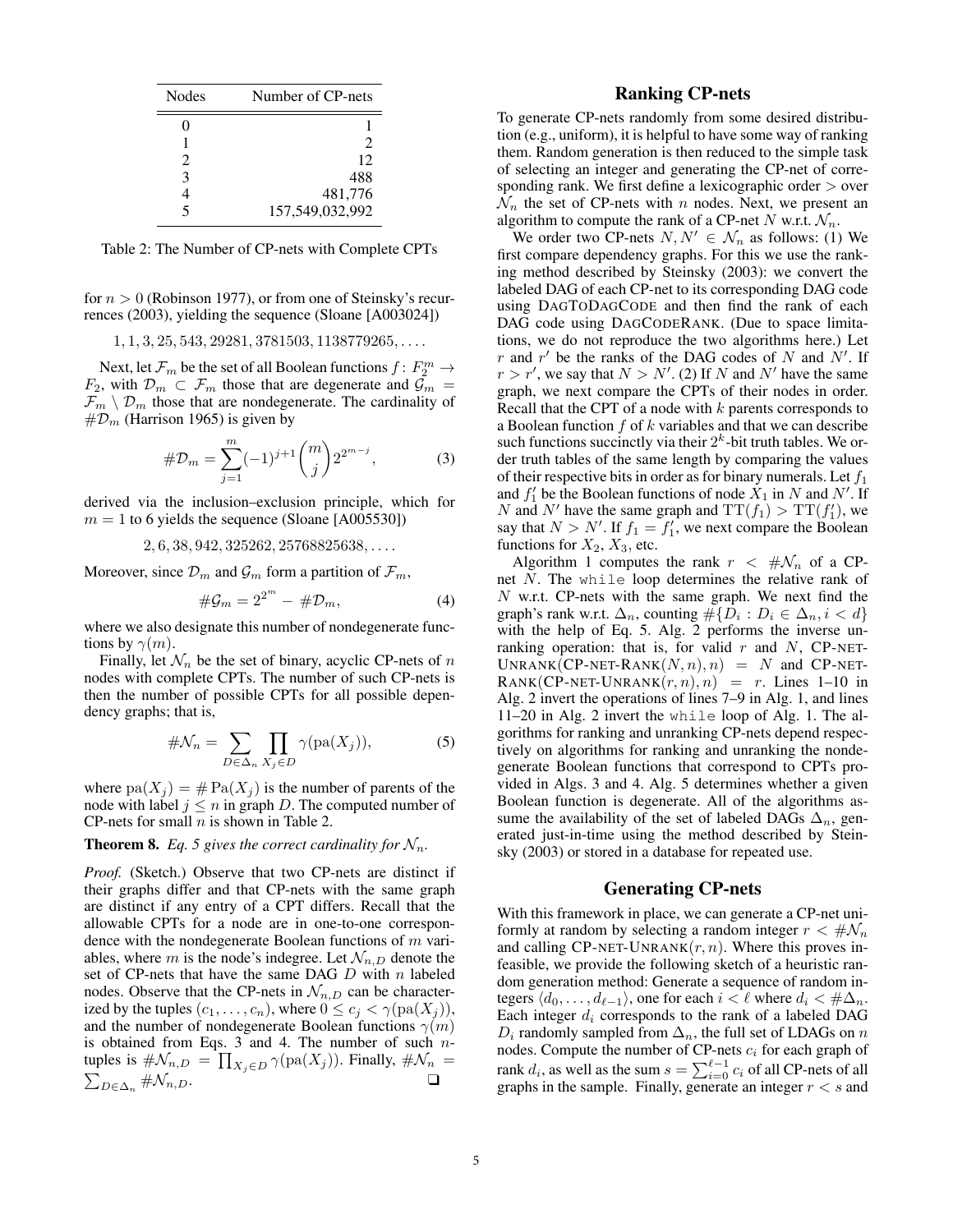**Input:** CP-net *N* with *n* nodes  
\n**Output:** rank *r* of the CP-net w.r.t. 
$$
\mathcal{N}_n
$$
  
\n1:  $r \leftarrow \text{CPT-RANK}(\text{CPT}(X_1), \text{pa}(X_1))$   
\n2:  $j \leftarrow 2$   
\n3: while  $j \leq n$  do  
\n4:  $r \leftarrow r \cdot \gamma(\text{pa}(X_j))$   
\n5:  $r \leftarrow r + \text{CPT-RANK}(\text{CPT}(X_j), \text{pa}(X_j))$   
\n6:  $G \leftarrow \text{graph of } N$   
\n7:  $d \leftarrow \text{DAGCODERANK}(\text{DAGTODAGCODE}(G, n))$   
\n8:  $r \leftarrow r + \sum_{D_i \in \Delta_n} \prod_{X_j \in D_i} \gamma(\text{pa}(X_j))$ 



**Input:** rank r of a CP-net w.r.t.  $\mathcal{N}_n$ <br>**Output:** the corresponding CP-net N the corresponding CP-net  $N$ 1:  $i \leftarrow 0$ 2:  $r' \leftarrow 0$ 3: while  $r' \leq r$  do 4:  $r'' \leftarrow \overline{r}'$ 5:  $r' \leftarrow r' + \prod_{X_j \in D_i} \gamma(\text{pa}(X_j))$ 6:  $i \leftarrow i + 1$ 7:  $i \leftarrow i - 1$ 8:  $r' \leftarrow r - r''$ 9:  $N \leftarrow$  initial CP-net with n nodes and graph  $D_i$ 10:  $r_n \leftarrow 1$ 11: for  $j \leftarrow n$  down to 1 do 12:  $m_j \leftarrow \gamma(\text{pa}(N.X_j))$ 13:  $r_{j-1} \leftarrow r_j \cdot m_j$ 14: for  $j \leftarrow 1$  to n do 15:  $a_j$  ← r' div r<sub>j</sub>  $16:$  $\check{r} \leftarrow r' \mod r_j$ 17:  $CPT(N.X_i) \leftarrow CPT\text{-}UNRANK(a_j, X_j, N, n)$ 

Algorithm 2: CP-NET-UNRANK $(r, n) \rightarrow N$ 

| Input:                                                                                                                      | CPT $C$ with indegree $m$<br><b>Output:</b> rank $r$ of the corresponding Boolean<br>function of m variables w.r.t. $\mathcal{G}_n$ |  |  |  |
|-----------------------------------------------------------------------------------------------------------------------------|-------------------------------------------------------------------------------------------------------------------------------------|--|--|--|
| 1: $f \leftarrow$ Boolean function corresponding to CPT C<br>2: $b \leftarrow$ convert TT(f) from binary numeral to integer |                                                                                                                                     |  |  |  |
| $3: r \leftarrow 0$                                                                                                         |                                                                                                                                     |  |  |  |
| 4: for $k \leftarrow 0$ to $b-1$ do                                                                                         |                                                                                                                                     |  |  |  |
|                                                                                                                             | 5: if not DEGENERATE $(k, m)$ then                                                                                                  |  |  |  |
| 6: $r \leftarrow r+1$                                                                                                       |                                                                                                                                     |  |  |  |



unrank the corresponding CP-net using an algorithm adapted from CP-NET-UNRANK. We observe that some graphs have more CP-nets than others; our method of sampling reflects this distribution. However, in drawing i.i.d. from all CP-nets from a *subset* of graphs rather than from *all* those in  $\Delta_n$ , this method necessarily has a statistical bias that depends on the sample size.

Sometimes it is necessary to generate all CP-nets to test their properties or perform an experiment. Algorithm 6 provides a blisteringly efficient way to visit, for example, all

**Input:** rank r of a function in  $\mathcal{G}_{\text{pa}(X_i)}$ node  $X_j$  of CP-net  $N \in \mathcal{N}_n$ **Output:** CPT C to be assigned to  $X_i$  in N 1:  $k \leftarrow 0; \quad r' \leftarrow 0; \quad m = \text{pa}(X_j)$ 2: while  $r' \leq r$  do 3: if not DEGENERATE $(k, m)$  then 4:  $r' \leftarrow r' + 1$ 5:  $k \leftarrow k + 1$ 6: *B* ← convert  $k - 1$  from an integer to a binary vector 7:  $C \leftarrow$  from *B* construct CPT for  $X_j$  in CP-net *N* 

Algorithm 4: CPT-UNRANK $(r, X_i, N, n) \rightarrow C$ 

**Input:** integer k s.t.  $0 \le k < 2^n$  corresponding to a Boolean function of  $n$  variables **Output:** *true* iff Boolean function is degenerate 1:  $L \leftarrow 2^n \times n$  matrix s.t. each row<sub>i</sub> is the *n*-bit binary numeral representation of *i*, for  $0 \le i < 2^n$ 2:  $\overline{B}$   $\leftarrow$  convert k to an  $2^n$ -bit binary numeral vector 3: for  $i \leftarrow 1$  to *n* do 4:  $I_0 \leftarrow \{i : L(i, j) = 0\}$ <br>5:  $I_1 \leftarrow \{i : L(i, j) = 1\}$  $I_1 \leftarrow \{i : L(i, j) = 1\}$ 6: **if**  $B[I_0] = B[I_1]$  then 7: return true 8: return false **Algorithm 5:** DEGENERATE $(k, n) \rightarrow$  Boolean 1:  $N \leftarrow$  initial CP-net with *n* nodes and empty CPTs 2: for  $D \in \Delta_n$  do 3:  $N.G \leftarrow D$ 4:  $a_0 \leftarrow 0; m_0 \leftarrow 2$ 5: for  $i \leftarrow 1$  to *n* do<br>6:  $a_i \leftarrow 0$ 6:  $a_i \leftarrow 0$ <br>7:  $m_i \leftarrow \gamma$  $m_i \leftarrow \gamma(\text{pa}(N.X_i))$ 

8: CPT $(N.X_i) \leftarrow \text{NDBF}(\text{pa}(N.X_i), 0)$ <br>9: **repeat** 

9: **repeat**<br>10: **PRC** PROCEDURE-USING $(N)$ 

11:  $i \leftarrow n$ 

12: while  $a_i = m_i - 1$  do 13:  $a_i \leftarrow 0$ 

13:  $a_i \leftarrow 0$ <br>14:  $\text{CPT}(N)$ 14:  $\text{CPT}(N.X_i) \leftarrow \text{NDBF}(\text{pa}(N.X_i), 0)$ <br>15:  $i \leftarrow i-1$ 

 $i \leftarrow i - 1$ 

16: if  $i > 0$  then

17:  $a_i \leftarrow a_i + 1$ 18:  $\text{CPT}(N.X_i) \leftarrow \text{NDBF}(\text{pa}(N.X_i), a_i)$ <br>19: **until**  $i = 0$ 

until  $i = 0$ 

Algorithm 6: GENERATE-ALL-CP-NETS $(n)$ 

157,549,032,992 CP-nets with 5 nodes. The outer loop iterates over the set of all dependency graphs (LDAGs of  $n$ nodes), while the inner repeat loop iterates over the possible assignments to the CPTs of the  $n$  nodes. For this we use the generation method described by Steinsky (2003). The inner loop is modeled after the mixed-radix generation method of Knuth (2011) for iterating over  $n$ -tuples. We assume the availability of a function or database entry  $NDBF(q, a_i)$  that returns the nondegenerate Boolean function of  $q$  variables that has the index  $a_i$ , where  $0 \leq j < \gamma(m)$ . Here  $a_i$  indexes